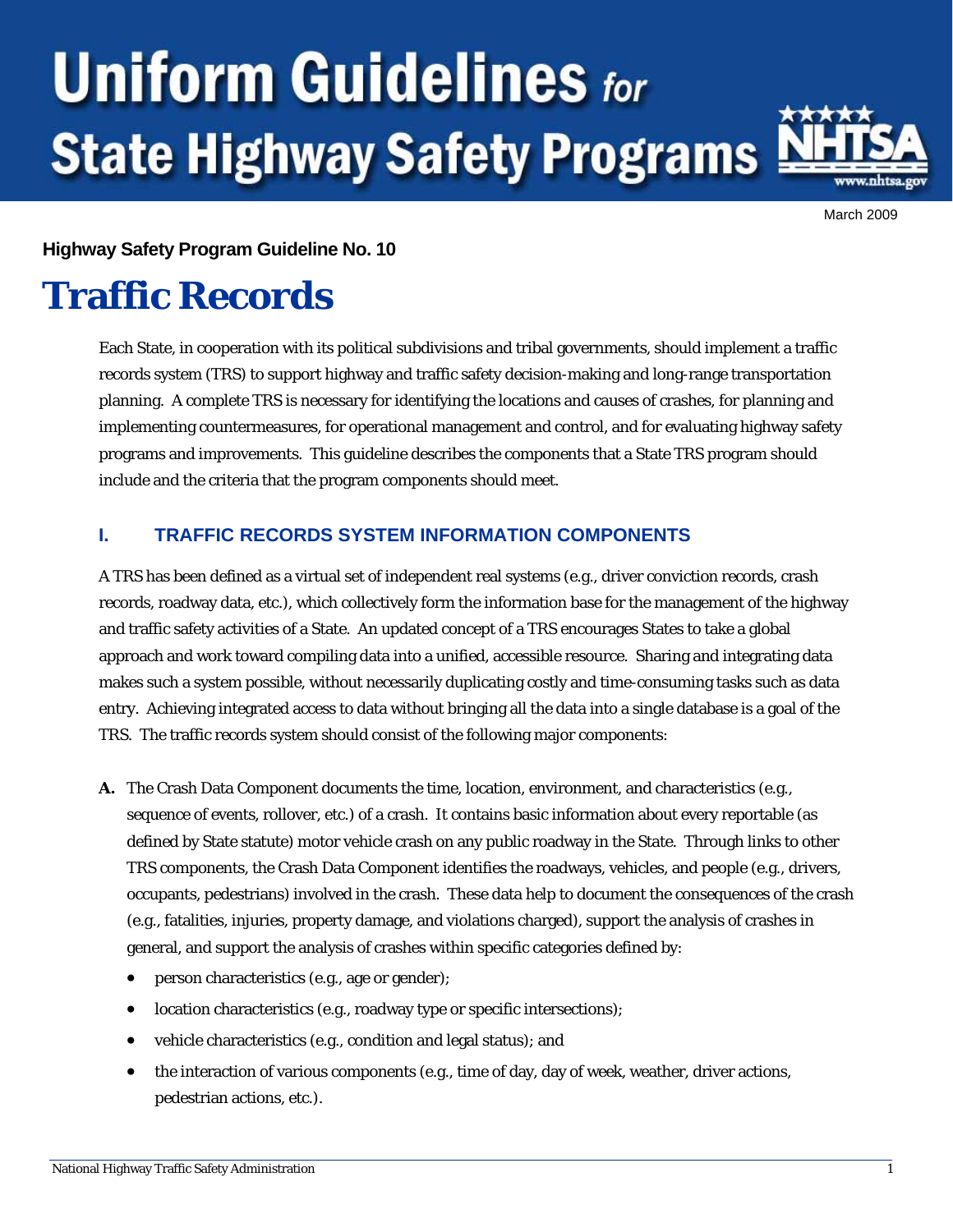**B.** The Roadway Data Component includes roadway location, identification, and classification, as well as a description of a road's total physical characteristics and usage. These attributes are tied to a location reference system. Linked safety and roadway information are valuable components that support a State's construction and maintenance program development. This roadway information should be available for all public roadways, including local roads.

The State Department of Transportation (State DOT) typically has custodial responsibility for the Roadway Data Component. This component includes various enterprise-related files such as:

- Pavement
- Bridges
- Intersections
- Roadside appurtenances
- Traffic control devices
- Guard rails
- Barriers

#### Traffic

- VMT (vehicle miles traveled)
- Travel by vehicle type

#### **Other**

- GIS (Geographic Information System)
- LRS (Location Reference System)
- Project inventory
- **C.** The Driver Data Component includes information about the State's population of licensed drivers as well as information about convicted traffic violators who are not licensed in that State. Information about persons licensed by the State should include: personal identification, driver license number, type of license, license status, driver restrictions, convictions for traffic violations in the State and the history of convictions for critical violations in prior States, crash history (whether or not cited for a violation), driver improvement or control actions, and driver education data.

Custodial responsibility for the Driver Data Component usually resides in a State Department or Division of Motor Vehicles (DMV). Some commercial vehicle operator-related functions may be handled separately from the primary custodial responsibility for driver data. The structure of driver databases typically is oriented to individual "customers."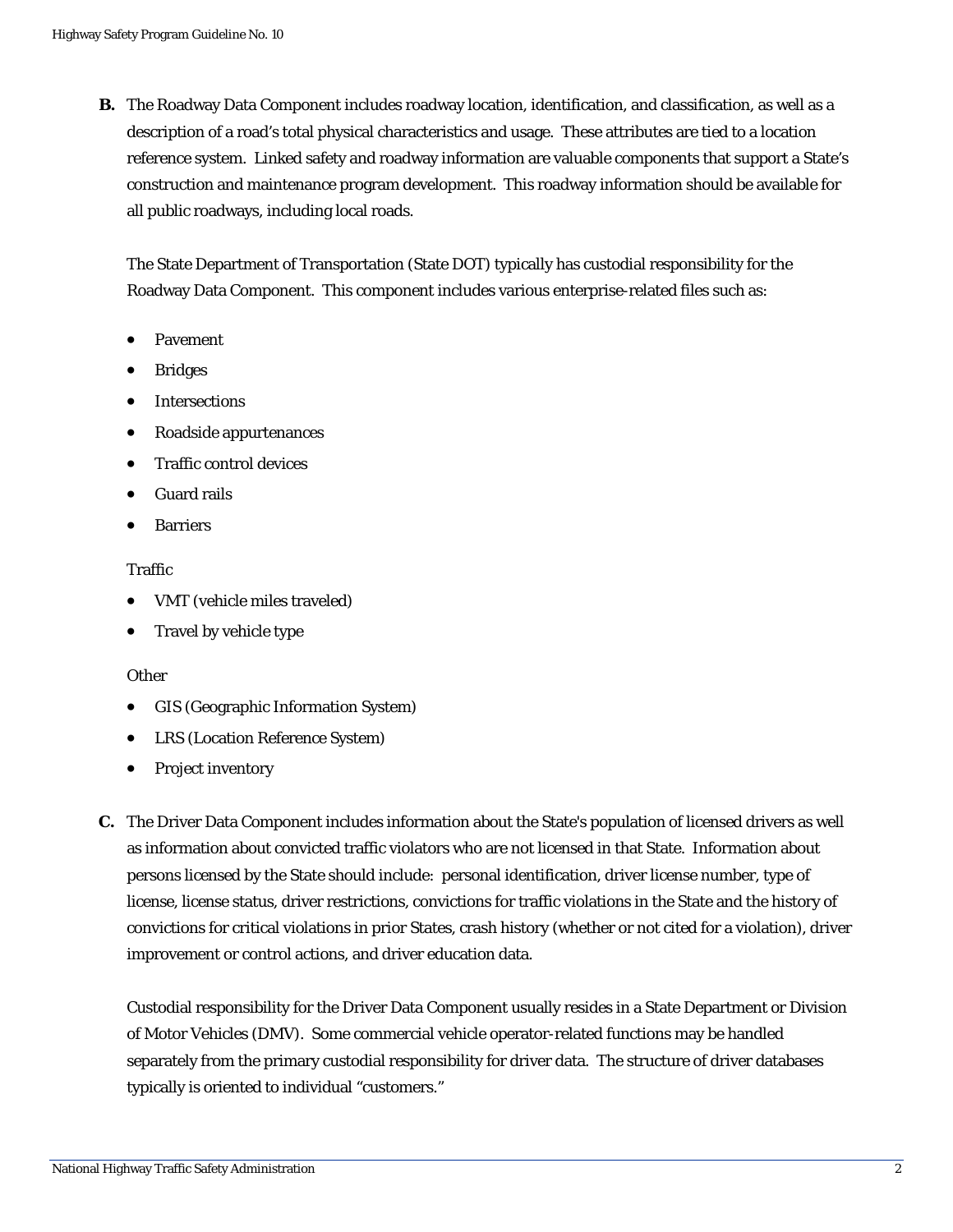**D.** The Vehicle Data Component includes information on the identification and ownership of vehicles registered in the State. Data should be available regarding vehicle make, model, year of manufacture, body type, and vehicle history (including odometer readings) in order to produce the information needed to support analysis of vehicle-related factors that may contribute to a State's crash experience. Such analyses would be necessarily restricted to crashes involving in-State registered vehicles only.

Custodial responsibility for the vehicle data usually resides in a State Department or Division of Motor Vehicles. Some commercial vehicle-related functions may be handled separately from the primary custodial responsibility for all other vehicle data. The structure of vehicle databases typically is oriented to individual "customers."

**E.** The Citation/Adjudication Data Component, which identifies citation/arrest and adjudication activity of the State, includes information that tracks a citation from the time of its distribution to a law enforcement officer, through its issuance to an offender, its disposition, and the posting of conviction in the driver history database.

Case management systems, law enforcement records systems, and DMV driver history systems should share information to support:

- citation tracking;
- case tracking;
- disposition reporting; and
- specialized tracking systems for specific types of violators (e.g., DUI tracking systems).

Information should be available to identify the type of violation, location, date and time, the enforcement agency, court of jurisdiction, and final disposition. Similar information for warnings and other motor vehicle incidents that would reflect enforcement activity are also useful for highway safety purposes and should be available at the local level.

The information should be used for determining the level of enforcement activity in the State, for accounting and controlling of citation forms, and for detailed monitoring of court activity regarding the disposition of traffic cases.

Custodial responsibility for the multiple systems that make up the Citation/Adjudication Data Component should be shared among local and State agencies, with law enforcement, courts, and the State Division or DMV sharing responsibility for some files (e.g., portions of the citation tracking system). State-level agencies should have responsibility for managing the law enforcement information network (e.g., a criminal justice information agency), for coordinating and promoting court case management technology (e.g., an administrative arm of the State Supreme Court), and for assuring that convictions are forwarded to the DMV and actually posted to the drivers' histories (e.g., the court records custodian and the DMV).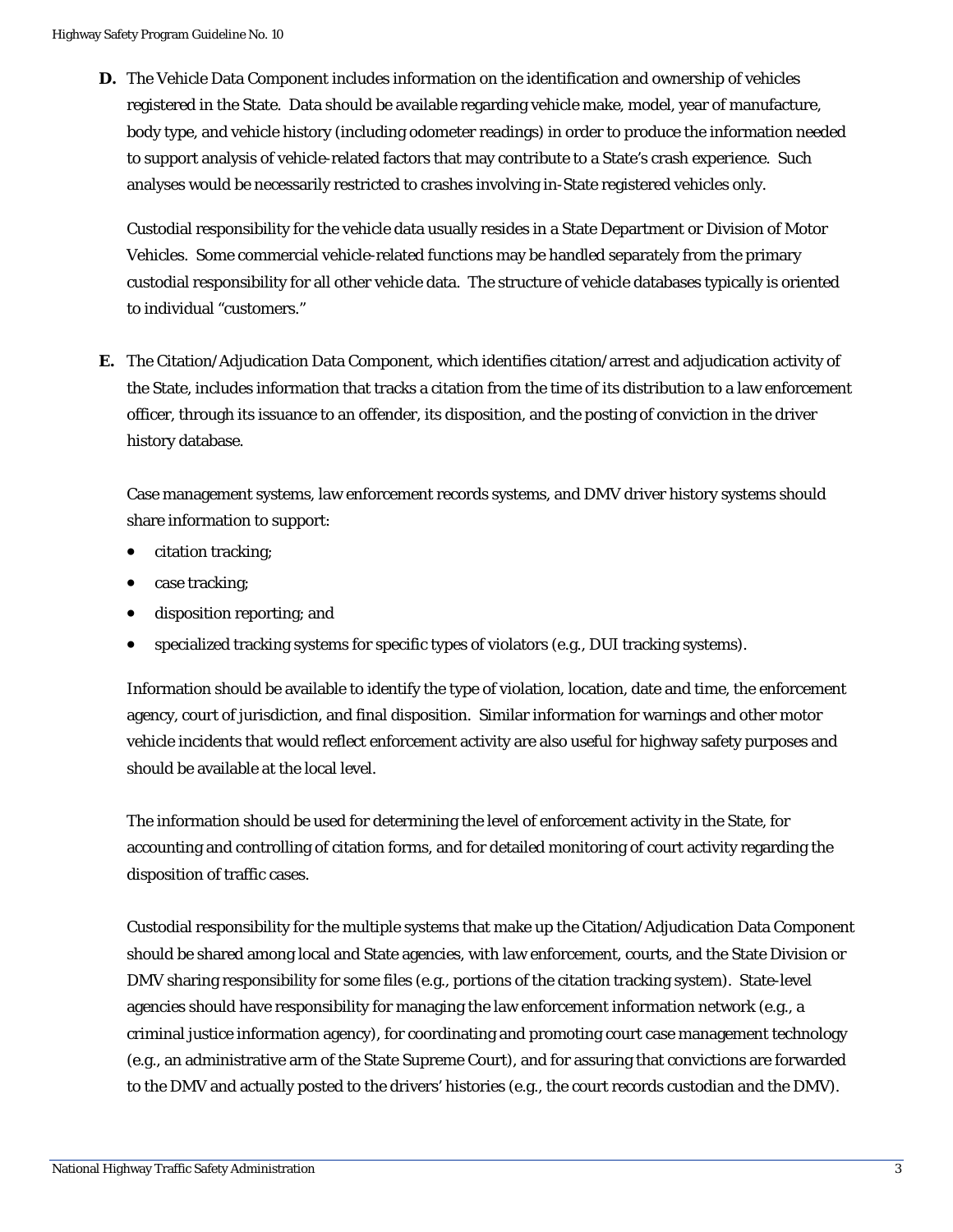**F.** The Statewide Injury Surveillance System (SWISS) Data Component typically incorporates pre-hospital (EMS), trauma, emergency department (ED), hospital in-patient/discharge, rehabilitation and morbidity databases to track injury causes, magnitude, costs, and outcomes. Often, these systems rely upon other components of the TRS to provide information on injury mechanisms or events (e.g., traffic crash reports). The custodial responsibility for various files within the SWISS typically is distributed among several agencies and/or offices within a State Department of Health.

This system should allow the documentation of information that tracks magnitude, severity, and types of injuries sustained by persons in motor-vehicle-related crashes. Although traffic crashes cause only a portion of the injuries within any population, they often represent one of the more significant causes of injuries in terms of frequency and cost to the community. The SWISS should support integration of the injury data with police-reported traffic crashes and make this information available for analysis to support research, public policy, and decision making.

#### **II. TRAFFIC RECORDS SYSTEM INFORMATION QUALITY**

A State's traffic records information should be maintained in a form that is of high quality and readily accessible to users throughout the State. Performance-based measures should be quantifiable and should be established for each attribute of each component (e.g., the amount of elapsed time from initial data collection until entry in the traffic records system, the level of accuracy and completeness the data must meet in order to pass edit and validation checks during data entry, the level of adoption of various standards and guidelines, etc). The definition of each performance-based measure and its relative significance may vary for each of the State's TRS data components.

The quality of a State's traffic records information is determined by the following attributes:

- Timeliness information should be available within a timeframe to be meaningful for effective analysis of a State's highway safety programs, and for efficient conduct of each custodial agency's business and mission;
- Consistency the information should be consistent with nationally accepted and published guidelines and standards ( e.g., the Model Minimum Uniform Crash Criteria, the National EMS Information System) and data should be collected on uniform forms that are prescribed by the State for use by all jurisdictions. The ANSI D16.1-2007 is the standard for statistical classification of motor vehicle traffic crashes and is the primary reference for classifying motor vehicle crashes. This standard promotes consistency of motor vehicle traffic accident statistics. To view the standard, go to: [http://www.atsip.org/index.php?/atsip/d-16.](http://www.atsip.org/index.php?/atsip/d-16)
- Completeness the information should be complete in terms of all the people, events, things, or places represented by the records in the various components, and it should be complete in terms of all the variables required to be collected on those people, events, things, or places;
- accurate information is contained on individual reports (e.g., validity and consistency checks in the data capture and data entry processes and feedback to jurisdictions submitting inaccurate reports); Accuracy - the information should be accurate as determined by quality control methods to ensure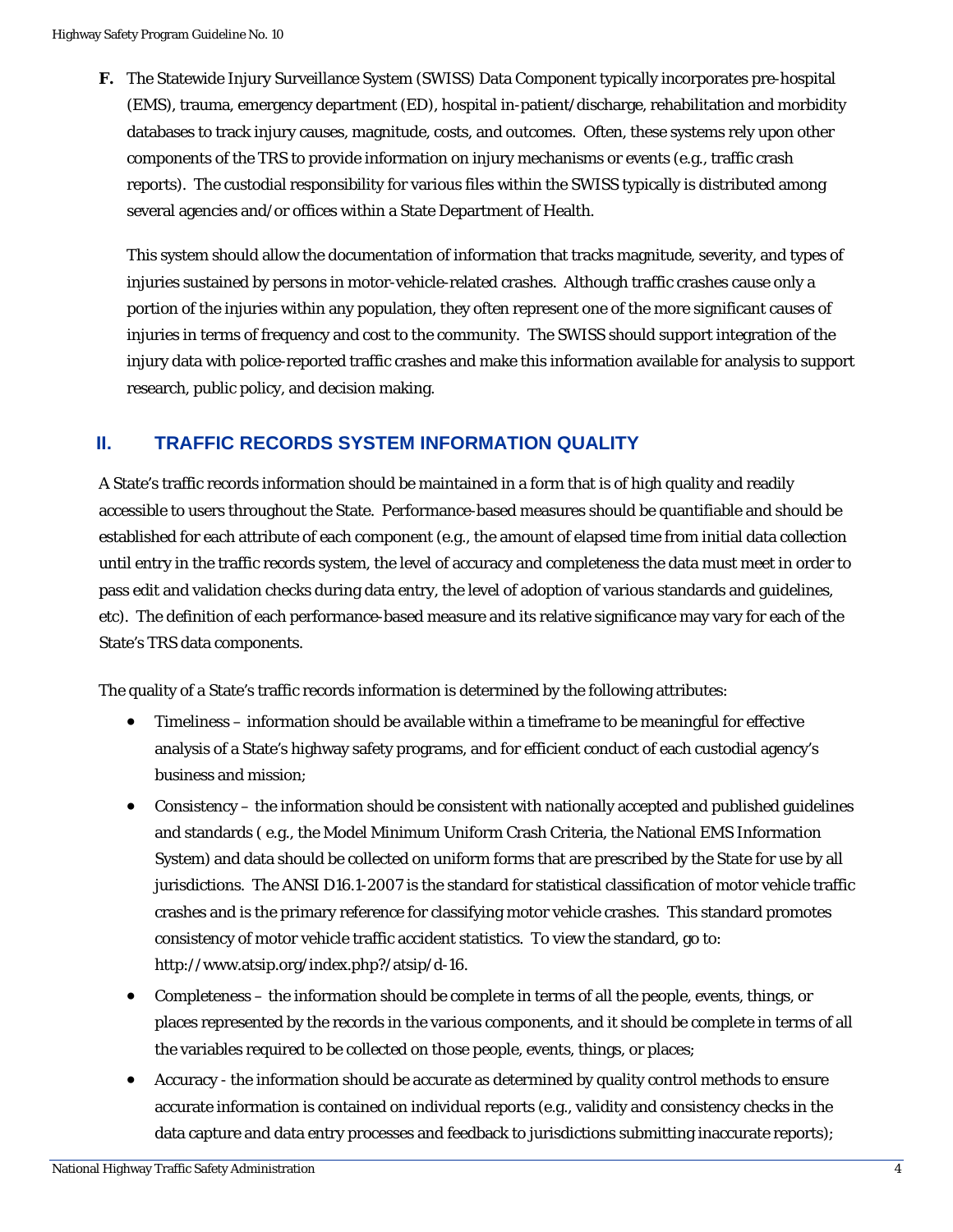- Accessibility the information should be readily and easily accessible to the principal users of the traffic records system components, including both direct access (automated) and the ability to obtain periodic (standard) reports as well as reports and data by special request; and
- Data Integration information in any traffic records system component should be capable of being linked with any other component through the use of common data variables where possible and permitted by law.

# **III. USES OF A TRAFFIC RECORDS SYSTEM**

The purpose of a State's traffic records system is to establish a base of useful information and data. This includes operational personnel, program managers, program analysts, researchers, policy makers, and the public. To be of optimal value, the system should provide for the efficient flow of data to support a broad range of traffic safety and other activities, in particular the following:

• Problem Identification

Problem identification is the process of determining the locations and causes of crashes and their outcomes and of selecting those sites and issues that represent the best opportunity for highway safety improvements;

- Research and Program Development The traffic records system should provide information to identify safety problems, trends, and baseline measures essential for data-driven planning decisions;
- Policy Development

The traffic records system should provide information to permit informed decisions in setting highway safety policy, including State Highway Safety Plans.

• Analytic Resources Access

Data users, and decision makers in particular, should have access to resources including skilled analytic personnel and easy to use software tools to support their needs. These tools should be specifically designed to meet needs such as addressing legislative issues (barriers as well as new initiatives), program and countermeasure development, management, and evaluation, as well as meeting all reporting requirements.

• Public Access to Data

The TRS should be designed to give the public or general non-government user reasonable access to data files, analytic results, and resources, but still meet State and Federal privacy and security standards.

• Data Use and Improvement

The TRS should be viewed as more than a collection of data repositories, and as a set of processes, methods, and component systems. Knowledge of how these data are collected and managed, along with where the bottlenecks and quality problems arise, is critical to users understanding proper ways to apply the data.